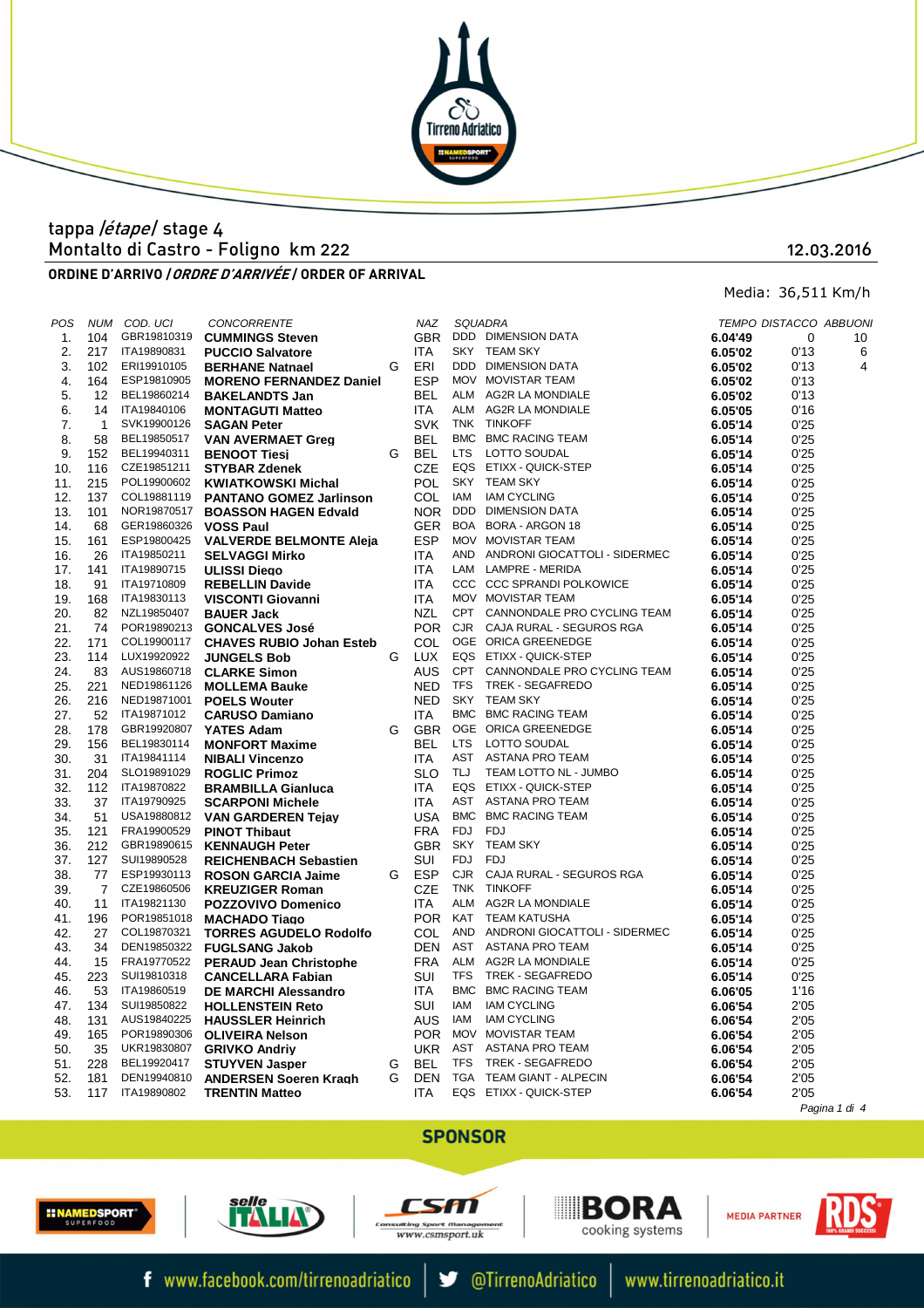

## ORDINE D'ARRIVO *| ORDRE D'ARRIVÉE* / ORDER OF ARRIVAL Montalto di Castro - Foligno km 222 tappa /étape/ stage 4

### 12.03.2016

Media: 36,511 Km/h

| POS  | <b>NUM</b> | COD. UCI    | <b>CONCORRENTE</b>                   |   | <b>NAZ</b> |            | <b>SQUADRA</b>                                                                                                                          |         | TEMPO DISTACCO ABBUON |  |
|------|------------|-------------|--------------------------------------|---|------------|------------|-----------------------------------------------------------------------------------------------------------------------------------------|---------|-----------------------|--|
| 54.  | 84         | ITA19921025 | <b>FORMOLO Davide</b>                | G | ITA        |            | CPT CANNONDALE PRO CYCLING TEAM                                                                                                         | 6.06'54 | 2'05                  |  |
| 55.  | 155        | POL19840306 | <b>MARCZYNSKI Tomasz</b>             |   | POL.       |            | LTS LOTTO SOUDAL                                                                                                                        | 6.06'54 | 2'05                  |  |
| 56.  | 81         | COL19870126 | <b>URAN URAN Rigoberto</b>           |   | <b>COL</b> |            | CPT CANNONDALE PRO CYCLING TEAM                                                                                                         | 6.06'54 | 2'05                  |  |
| 57.  | 92         | ESP19860622 | DE LA PARTE Victor                   |   | <b>ESP</b> |            | CCC CCC SPRANDI POLKOWICE                                                                                                               | 6.06'54 | 2'05                  |  |
| 58.  | 24         | ITA19840801 | <b>GAVAZZI Francesco</b>             |   | <b>ITA</b> |            | AND ANDRONI GIOCATTOLI - SIDERMEC                                                                                                       | 6.06'54 | 2'05                  |  |
| 59.  | 123        | FRA19880416 | <b>GENIEZ Alexandre</b>              |   | <b>FRA</b> | FDJ        | FDJ                                                                                                                                     | 6.06'54 | 2'05                  |  |
| 60.  | 65         | AUT19911013 | <b>KONRAD Patrick</b>                | G | AUT        |            | BOA BORA - ARGON 18                                                                                                                     | 6.06'54 | 2'05                  |  |
| 61.  | 66         | GER19890825 | <b>NERZ Dominik</b>                  |   | <b>GER</b> |            | BOA BORA - ARGON 18                                                                                                                     | 6.06'54 | 2'05                  |  |
| 62.  | 145        | ITA19870619 | <b>MODOLO Sacha</b>                  |   | <b>ITA</b> |            |                                                                                                                                         | 6.06'54 | 2'05                  |  |
| 63.  | 113        | COL19940819 | <b>GAVIRIA RENDON Fernando</b>       | G | <b>COL</b> |            | BOA BORA - ARGON 18<br>LAM LAMPRE - MERIDA<br>EQS ETIXX - QUICK-STEP                                                                    | 6.06'54 | 2'05                  |  |
| 64.  | 193        | RUS19900409 | <b>CHERNETSKI Sergey</b>             |   | <b>RUS</b> |            | KAT TEAM KATUSHA                                                                                                                        | 6.06'54 | 2'05                  |  |
| 65.  | 201        | ITA19891117 | <b>BATTAGLIN Enrico</b>              |   | <b>ITA</b> | TLJ        | TEAM LOTTO NL - JUMBO<br>IAM CYCLING<br>TINIKOEE                                                                                        | 6.06'54 | 2'05                  |  |
| 66.  | 133        | SUI19861209 | <b>FRANK Mathias</b>                 |   | <b>SUI</b> |            | IAM IAM CYCLING                                                                                                                         | 6.06'54 | 2'05                  |  |
|      | 6          | ITA19850101 |                                      |   | <b>ITA</b> |            | TNK TINKOFF                                                                                                                             |         |                       |  |
| 67.  |            |             | <b>GATTO Oscar</b>                   |   |            |            |                                                                                                                                         | 6.06'54 | 2'05                  |  |
| 68.  | 175        | BEL19881123 | <b>KEUKELEIRE Jens</b>               |   | <b>BEL</b> |            |                                                                                                                                         | 6.09'22 | 4'33                  |  |
| 69.  | 151        | BEL19890828 | <b>DEBUSSCHERE Jens</b>              |   | <b>BEL</b> |            |                                                                                                                                         | 6.09'22 | 4'33                  |  |
| 70.  | 154        | NED19880616 | <b>LIGTHART Pim</b>                  |   | <b>NED</b> |            |                                                                                                                                         | 6.09'22 | 4'33                  |  |
| 71.  | 61         | CZE19841207 | <b>BARTA Jan</b>                     |   | CZE        |            | THE TINK<br>THE CORICA GREENEDGE<br>LTS LOTTO SOUDAL<br>ETS LOTTO SOUDAL<br>BOA BORA - ARGON 18<br>LTS LOTTO SOUDAL<br>LTS LOTTO SOUDAL | 6.09'22 | 4'33                  |  |
| 72.  | 158        | ESP19870625 | <b>VALLS FERRI Rafael</b>            |   | <b>ESP</b> |            |                                                                                                                                         | 6.09'22 | 4'33                  |  |
| 73.  | 153        | BEL19860826 | <b>DE CLERCQ Bart</b>                |   | <b>BEL</b> |            |                                                                                                                                         | 6.09'22 | 4'33                  |  |
| 74.  | 97         |             | POL19900603 PLUCINSKI Leszek         |   | <b>POL</b> |            | CCC CCC SPRANDI POLKOWICE                                                                                                               | 6.09'22 | 4'33                  |  |
| 75.  | 202        | NED19910831 | <b>HOFLAND Moreno</b>                |   | G NED      | TLJ        | TEAM LOTTO NL - JUMBO                                                                                                                   | 6.09'22 | 4'33                  |  |
| 76.  | 182        |             | GER19911118 ARNDT Nikias             | G | GER        |            | TGA TEAM GIANT - ALPECIN                                                                                                                | 6.09'22 | 4'33                  |  |
| 77.  | 108        | BLR19820809 | SIUTSOU Kanstantsin                  |   | <b>BLR</b> |            | DDD DIMENSION DATA                                                                                                                      | 6.09'22 | 4'33                  |  |
| 78.  | 105        | RSA19890203 | <b>JANSE VAN RENSBURG Rein</b>       |   | <b>RSA</b> |            | $\overline{B}$<br>DDD DIMENSION DATA                                                                                                    | 6.09'22 | 4'33                  |  |
| 79.  | 64         |             | GER19921118 BUCHMANN Emanuel         | G | <b>GER</b> |            | BOA BORA - ARGON 18                                                                                                                     | 6.09'22 | 4'33                  |  |
| 80.  | 75         | ESP19891015 | <b>MAS BONET Luis</b>                |   | <b>ESP</b> |            | CJR CAJA RURAL - SEGUROS RGA                                                                                                            | 6.09'22 | 4'33                  |  |
| 81.  | 126        | SUI19830130 | <b>MORABITO Steve</b>                |   | SUI        | FDJ FDJ    |                                                                                                                                         | 6.09'22 | 4'33                  |  |
| 82.  | 211        | POL19840429 | <b>GOLAS Michal</b>                  |   | <b>POL</b> |            | SKY TEAM SKY                                                                                                                            | 6.09'22 | 4'33                  |  |
|      | 21         | ITA19780115 |                                      |   | <b>ITA</b> |            | AND ANDRONI GIOCATTOLI - SIDERMEC                                                                                                       |         | 4'33                  |  |
| 83.  |            |             | <b>PELLIZOTTI Franco</b>             |   |            |            |                                                                                                                                         | 6.09'22 |                       |  |
| 84.  | 157        | BEL19850702 | <b>ROELANDTS Jurgen</b>              |   | BEL        |            | LTS LOTTO SOUDAL                                                                                                                        | 6.09'22 | 4'33                  |  |
| 85.  | 86         |             | NED19850117 LANGEVELD Sebastian      |   | <b>NED</b> |            | CPT CANNONDALE PRO CYCLING TEAM                                                                                                         | 6.09'22 | 4'33                  |  |
| 86.  | 47         | ITA19950523 | <b>ROTA Lorenzo</b>                  |   | G ITA      |            | <b>BAR BARDIANI CSF</b>                                                                                                                 | 6.11'04 | 6'15                  |  |
| 87.  | 227        |             | UKR19800104 POPOVYCH Yaroslav        |   | <b>UKR</b> | <b>TFS</b> | TREK - SEGAFREDO                                                                                                                        | 6.11'04 | 6'15                  |  |
| 88.  | 107        | ITA19900508 | <b>SBARAGLI Kristian</b>             |   | <b>ITA</b> |            | DDD DIMENSION DATA                                                                                                                      | 6.11'04 | 6'15                  |  |
| 89.  | 71         | ESP19880730 | <b>MADRAZO Angel</b>                 |   | <b>ESP</b> |            | CJR CAJA RURAL - SEGUROS RGA                                                                                                            | 6.11'04 | 6'15                  |  |
| 90.  | 132        |             | NED19820924 CLEMENT Stef             |   | <b>NED</b> |            | IAM IAM CYCLING                                                                                                                         | 6.11'04 | 6'15                  |  |
| 91.  | 191        |             | ESP19790512 RODRIGUEZ OLIVER Joaquin |   | <b>ESP</b> |            | KAT TEAM KATUSHA                                                                                                                        | 6.11'04 | 6'15                  |  |
| 92.  | 186        |             | NED19850515 STAMSNIJDER Tom          |   | <b>NED</b> |            | TGA TEAM GIANT - ALPECIN                                                                                                                | 6.11'04 | 6'15                  |  |
| 93.  | 4          | ITA19871203 | <b>BOARO Manuele</b>                 |   | <b>ITA</b> |            | TNK TINKOFF                                                                                                                             | 6.11'04 | 6'15                  |  |
| 94.  | 198        | ESP19770413 | <b>VICIOSO ARCOS Angel</b>           |   | ESP        |            | KAT TEAM KATUSHA                                                                                                                        | 6.11'04 | 6'15                  |  |
| 95.  | 226        | ITA19890130 | <b>NIZZOLO Giacomo</b>               |   | <b>ITA</b> | <b>TFS</b> | <b>TREK - SEGAFREDO</b>                                                                                                                 | 6.11'04 | 6'15                  |  |
| 96.  | 213        | BLR19810628 | <b>KIRYIENKA Vasil</b>               |   | <b>BLR</b> |            | SKY TEAM SKY                                                                                                                            | 6.11'04 | 6'15                  |  |
| 97.  | 225        | ESP19800205 | <b>IRIZAR ARANBURU Markel</b>        |   | <b>ESP</b> | <b>TFS</b> | TREK - SEGAFREDO                                                                                                                        | 6.11'04 | 6'15                  |  |
| 98.  | 192        | RUS19850109 | <b>BELKOV Maxim</b>                  |   | <b>RUS</b> | KAT        | <b>TEAM KATUSHA</b>                                                                                                                     | 6.11'04 | 6'15                  |  |
| 99.  | 208        | BEL19900419 | <b>VAN ASBROECK Tom</b>              |   | <b>BEL</b> | <b>TLJ</b> | TEAM LOTTO NL - JUMBO<br>TEAM KATUOUA                                                                                                   | 6.11'04 | 6'15                  |  |
| 100. | 194        | AUT19910401 | <b>HALLER Marco</b>                  | G | AUT        |            | KAT TEAM KATUSHA                                                                                                                        | 6.11'04 | 6'15                  |  |
| 101. | 206        | NED19920825 | <b>TEUNISSEN Mike</b>                | G | <b>NED</b> | TLJ        | TEAM LOTTO NL - JUMBO                                                                                                                   | 6.11'04 | 6'15                  |  |
|      | 98         | ITA19870117 |                                      |   | <b>ITA</b> |            | CCC CCC SPRANDI POLKOWICE                                                                                                               |         |                       |  |
| 102. |            |             | <b>PONZI Simone</b>                  |   |            |            | CCC CCC SPRANDI POLKOWICE                                                                                                               | 6.11'04 | 6'15                  |  |
| 103. | 95         | BUL19880408 | <b>MIHAYLOV Nikolay</b>              |   | <b>BUL</b> |            |                                                                                                                                         | 6.11'04 | 6'15                  |  |
| 104. | 32         | ITA19850106 | <b>AGNOLI Valerio</b>                |   | <b>ITA</b> |            | AST ASTANA PRO TEAM                                                                                                                     | 6.11'04 | 6'15                  |  |
| 105. | 18         | FRA19840411 | <b>TURGOT Sébastien</b>              |   | FRA        |            | ALM AG2R LA MONDIALE                                                                                                                    | 6.11'04 | 6'15                  |  |
| 106. | 16         | FRA19810117 | <b>RIBLON Christophe</b>             |   | <b>FRA</b> |            | ALM AG2R LA MONDIALE                                                                                                                    | 6.11'04 | 6'15                  |  |
|      |            |             |                                      |   |            |            |                                                                                                                                         |         |                       |  |

Pagina 2 di 4

## **SPONSOR**









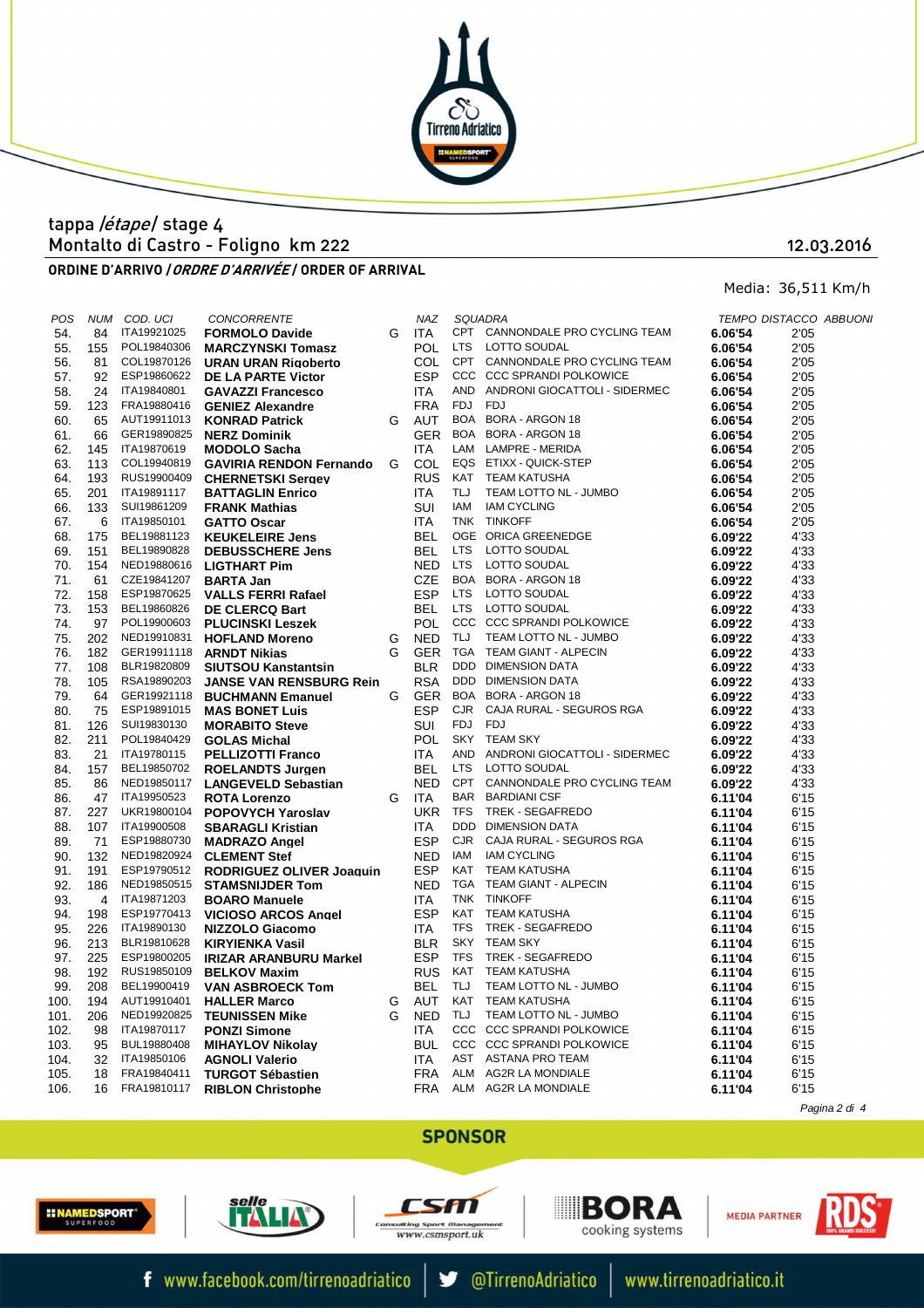

# Montalto di Castro - Foligno km 222 tappa / etape/ stage 4

#### 12.03.2016

Media: 36,511 Km/h

ORDINE D'ARRIVO *| ORDRE D'ARRIVÉE* / ORDER OF ARRIVAL

POS NUM COD. UCI CONCORRENTE NAZ SQUADRA TEMPO DISTACCO ABBUONI 107. 2 ITA19800924 **BENNATI Daniele** ITA TNK TINKOFF **6.11'04** 6'15 **CAN19900927 <b>HOULE Hugo**<br>FRA19841212 **LADAGNOUS** 109. 124 FRA19841212 **LADAGNOUS Mathieu**<br>110. 72 ESP19900225 **BILBAO LOPEZ Pello** 72 ESP19900225 **BILBAO LOPEZ Pello** 111. 76 ESP19840116 **PARDILLA BELLON Sergio**<br>112. 73 POR19890213 **GONCALVES Domingos** POR19890213 **GONCALVES Domingos** NED19930111 **ROOSEN Time** 114. 88 ITA19910627 **VILLELLA Davide** 115. 203 NED19851226 LEEZER Thomas 115. 203 NED19851226 **LEEZER Thomas**<br>116. 214 NOR19840514 **NORDHAUG Lars** 214 NOR19840514 **NORDHAUG Lars Petter** 117. 41 ITA19900517 **COLBRELLI Sonny** 118. 94 POL19870417 **MARYCZ Jaroslaw** POL19870417 **MARYCZ Jaroslaw**<br>KAZ19920328 **KOZHATAYEV Bak** 119. 36 KAZ19920328 **KOZHATAYEV Bakhtiyar**<br>120. 146 ITA19800809 **MORI Manuele** 120. 146 ITA19800809 **MORI Manuele**<br>121. 5 POL19850307 **BODNAR Macional** 121. POL19850307 **BODNAR Maciei**<br>12 POL19800411 **NIEMIEC Przemy** 122. 147 POL19800411 **NIEMIEC Przemyslaw** 123. 163 GBR19881003 **DOWSETT Alex**<br>124. 57 ITA19791030 QUINZIATO Mar 124. 57 ITA19791030 **QUINZIATO Manuel**<br>125. 143 ITA19901025 **CATTANFO Mattia** 125. 143 ITA19901025 **CATTANEO Mattia** 127. 28 ITA19840612 **VIGANO Davide** 128. 162 CRC19860829 **AMADOR BIKKA** 128. 162 CRC19860829 **AMADOR BIKKAZAKOVA And** 129. 144 ITA19830309 FERRARI Roberto **FERRARI Roberto** 130. 17 NZL19880708 **SERGENT Jesse** 131. 174 DEN19890706 JENSEN Juul Ch 131. 174 DEN19890706 **JENSEN Juul Christopher** 132. 135 AUS19891018 **HOWARD Leigh** 133. 136 GER19860205 **KLUGE Roger** 134. 138 LAT19820408 **SARAMOTINS Aleksejs**<br>135. 128 FRA19870418 **ROUX Anthony** 135. 128 FRA19870418 **ROUX Anthony** 136. 122 FRA19820625 **BONNET Willia FRA19820625 BONNET William**<br>FRA19901003 LE BON Johan 137. 125 FRA 19901003 LE BON Johan 138. 166 AUS19820208 **SUTHERLAND Rory**<br>139. 207 NED19771105 **TJALLINGII Maarter** 139. 207 NED19771105 **TJALLINGII Maarten**<br>140. 62 ITA19870803 **BENEDETTI Cesare** 141. 85 SLO19861125 **KOREN Kristian**<br>142. 172 AUS19910409 **DURBRIDGE Lu**i AUS19910409 **DURBRIDGE Luke**<br>ITA19930830 **ANDREETTA Simo** 143. 42 ITA19930830 **ANDREETTA Simone** 144. 224 ITA19880822 **COLEDAN Marco** 145. 111 GER19850423 **MARTIN Tony** 146. 222 BEL19790829 **DEVOLDER Stiin** 147. 148 ITA19940225 **ZURLO Federico**<br>148. 67 GER19890219 **SELIG Rudiger** 6ER19890219 **SELIG Rudiger**<br>AUS19821022 **RENSHAW Mar** 149. 106 AUS19821022 **RENSHAW Mark** 150. 63 IRL19901016 **BENNETT Sam IRL19901016 BENNETT Sam<br>GBR19850521 CAVENDISH Manufacture** 151. 103 GBR19850521 **CAVENDISH Mark** 152. 185 NED19890209 **SINKELDAM Ram** 152. 185 NED19890209 **SINKELDAM Ramon**<br>153 25 JR419840612 **BANDIERA Marco** 153. 25 ITA19840612 **BANDIERA Marco**<br>154. 167 GER19921104 **SÜTTERLIN Jasha** 154. 167 GER19921104 **SÜTTERLIN Jasha**<br>155. 188. BEL19910929 **WAEYTENS Zico** 155. 188 BEL19910929 **WAEYTENS Zico** 157. 19890227 **JONES Carter**<br>BEL19890726 **VERMOTE Juli** 158. 118 BEL19890726 **VERMOTE Julien**<br>159 176 SLO19880627 MEZGEC Luka 159. 176 SLO19880627 **MEZGEC Luka** 

| 108. | 13  |             | CAN19900927 HOULE Hugo             |        | CAN        | ALM        | AG2R LA MONDIALE                  | 6.11'04 | 6'15  |               |
|------|-----|-------------|------------------------------------|--------|------------|------------|-----------------------------------|---------|-------|---------------|
| 109. | 124 |             | FRA19841212 LADAGNOUS Mathieu      |        | <b>FRA</b> | FDJ        | <b>FDJ</b>                        | 6.11'04 | 6'15  |               |
| 110. | 72  |             | ESP19900225 BILBAO LOPEZ Pello     |        | <b>ESP</b> | <b>CJR</b> | CAJA RURAL - SEGUROS RGA          | 6.11'04 | 6'15  |               |
| 111. | 76  |             | ESP19840116 PARDILLA BELLON Sergio |        | <b>ESP</b> | <b>CJR</b> | CAJA RURAL - SEGUROS RGA          | 6.11'04 | 6'15  |               |
| 112. | 73  |             | POR19890213 GONCALVES Domingos     |        | <b>POR</b> | CJR        | CAJA RURAL - SEGUROS RGA          | 6.11'04 | 6'15  |               |
| 113. | 205 |             | NED19930111 ROOSEN Timo            | G      | <b>NED</b> | <b>TLJ</b> | TEAM LOTTO NL - JUMBO             | 6.11'04 | 6'15  |               |
| 114. | 88  | ITA19910627 | <b>VILLELLA Davide</b>             | G      | <b>ITA</b> | <b>CPT</b> | CANNONDALE PRO CYCLING TEAM       | 6.11'04 | 6'15  |               |
| 115. | 203 |             | NED19851226 LEEZER Thomas          |        | <b>NED</b> | TLJ        | TEAM LOTTO NL - JUMBO             | 6.11'04 | 6'15  |               |
| 116. | 214 |             | NOR19840514 NORDHAUG Lars Petter   |        | <b>NOR</b> |            | SKY TEAM SKY                      | 6.11'04 | 6'15  |               |
| 117. | 41  | ITA19900517 | <b>COLBRELLI Sonny</b>             |        | ITA        | BAR        | BARDIANI CSF                      | 6.11'09 | 6'20  |               |
| 118. | 94  | POL19870417 | <b>MARYCZ Jaroslaw</b>             |        | <b>POL</b> | <b>CCC</b> | <b>CCC SPRANDI POLKOWICE</b>      | 6.15'00 | 10'11 |               |
| 119. | 36  | KAZ19920328 | <b>KOZHATAYEV Bakhtiyar</b>        | G      | KAZ        | AST        | ASTANA PRO TEAM                   | 6.15'16 | 10'27 |               |
| 120. | 146 | ITA19800809 |                                    |        | <b>ITA</b> | LAM        | LAMPRE - MERIDA                   |         | 10'27 |               |
|      | 5   | POL19850307 | <b>MORI Manuele</b>                |        | <b>POL</b> |            | TNK TINKOFF                       | 6.15'16 |       |               |
| 121. |     |             | <b>BODNAR Maciej</b>               |        |            |            |                                   | 6.16'23 | 11'34 |               |
| 122. | 147 | POL19800411 | <b>NIEMIEC Przemyslaw</b>          |        | <b>POL</b> | LAM        | LAMPRE - MERIDA                   | 6.16'23 | 11'34 |               |
| 123. | 163 |             | GBR19881003 DOWSETT Alex           |        | <b>GBR</b> |            | MOV MOVISTAR TEAM                 | 6.16'23 | 11'34 |               |
| 124. | 57  | ITA19791030 | <b>QUINZIATO Manuel</b>            |        | <b>ITA</b> | <b>BMC</b> | <b>BMC RACING TEAM</b>            | 6.16'23 | 11'34 |               |
| 125. | 143 | ITA19901025 | <b>CATTANEO Mattia</b>             |        | ITA        | LAM        | LAMPRE - MERIDA                   | 6.16'23 | 11'34 |               |
| 126. | 55  | ITA19870113 | <b>OSS Daniel</b>                  |        | <b>ITA</b> | <b>BMC</b> | BMC RACING TEAM                   | 6.16'23 | 11'34 |               |
| 127. | 28  | ITA19840612 | <b>VIGANO Davide</b>               |        | <b>ITA</b> | AND        | ANDRONI GIOCATTOLI - SIDERMEC     | 6.16'23 | 11'34 |               |
| 128. | 162 | CRC19860829 | <b>AMADOR BIKKAZAKOVA And</b>      |        | CRC        |            | MOV MOVISTAR TEAM                 | 6.16'23 | 11'34 |               |
| 129. | 144 | ITA19830309 | <b>FERRARI Roberto</b>             |        | <b>ITA</b> | LAM        | LAMPRE - MERIDA                   | 6.16'23 | 11'34 |               |
| 130. | 17  | NZL19880708 | <b>SERGENT Jesse</b>               |        | NZL        | ALM        | AG2R LA MONDIALE                  | 6.16'23 | 11'34 |               |
| 131. | 174 | DEN19890706 | <b>JENSEN Juul Christopher</b>     |        | <b>DEN</b> |            | OGE ORICA GREENEDGE               | 6.16'23 | 11'34 |               |
| 132. | 135 |             | AUS19891018 HOWARD Leigh           |        | <b>AUS</b> | IAM        | <b>IAM CYCLING</b>                | 6.16'34 | 11'45 |               |
| 133. | 136 |             | GER19860205 KLUGE Roger            |        | <b>GER</b> | IAM        | <b>IAM CYCLING</b>                | 6.16'34 | 11'45 |               |
| 134. | 138 | LAT19820408 | <b>SARAMOTINS Aleksejs</b>         |        | LAT        | IAM        | <b>IAM CYCLING</b>                | 6.16'34 | 11'45 |               |
| 135. | 128 | FRA19870418 | <b>ROUX Anthony</b>                |        | FRA        | FDJ        | FDJ                               | 6.16'34 | 11'45 |               |
| 136. | 122 | FRA19820625 | <b>BONNET William</b>              |        | <b>FRA</b> | FDJ        | <b>FDJ</b>                        | 6.16'34 | 11'45 |               |
| 137. | 125 | FRA19901003 | <b>LE BON Johan</b>                |        | <b>FRA</b> | FDJ        | <b>FDJ</b>                        | 6.16'34 | 11'45 |               |
| 138. | 166 | AUS19820208 | <b>SUTHERLAND Rory</b>             |        | AUS        |            | MOV MOVISTAR TEAM                 | 6.16'34 | 11'45 |               |
| 139. | 207 | NED19771105 | <b>TJALLINGII Maarten</b>          |        | <b>NED</b> | TLJ        | TEAM LOTTO NL - JUMBO             | 6.16'34 | 11'45 |               |
| 140. | 62  | ITA19870803 | <b>BENEDETTI Cesare</b>            |        | ITA        | BOA        | <b>BORA - ARGON 18</b>            | 6.16'34 | 11'45 | 1             |
| 141. | 85  | SLO19861125 | <b>KOREN Kristjan</b>              |        | <b>SLO</b> |            | CPT CANNONDALE PRO CYCLING TEAM   | 6.16'34 | 11'45 |               |
| 142. | 172 | AUS19910409 | <b>DURBRIDGE Luke</b>              | G      | AUS        |            | OGE ORICA GREENEDGE               | 6.16'34 | 11'45 |               |
| 143. | 42  | ITA19930830 | <b>ANDREETTA Simone</b>            | G      | ITA        | <b>BAR</b> | <b>BARDIANI CSF</b>               | 6.16'34 | 11'45 |               |
| 144. | 224 | ITA19880822 | <b>COLEDAN Marco</b>               |        | <b>ITA</b> | <b>TFS</b> | TREK - SEGAFREDO                  | 6.16'34 | 11'45 |               |
| 145. | 111 |             | GER19850423 MARTIN Tony            |        | <b>GER</b> | EQS        | ETIXX - QUICK-STEP                | 6.16'34 | 11'45 |               |
| 146. | 222 | BEL19790829 | <b>DEVOLDER Stijn</b>              |        | <b>BEL</b> | TFS        | TREK - SEGAFREDO                  | 6.16'34 | 11'45 |               |
| 147. | 148 | ITA19940225 | <b>ZURLO Federico</b>              | G      | ITA        | LAM        | LAMPRE - MERIDA                   | 6.16'34 | 11'45 |               |
| 148. | 67  |             | GER19890219 SELIG Rudiger          |        | <b>GER</b> | BOA        | BORA - ARGON 18                   | 6.16'34 | 11'45 |               |
| 149. | 106 | AUS19821022 | <b>RENSHAW Mark</b>                |        | <b>AUS</b> |            | DDD DIMENSION DATA                | 6.16'34 | 11'45 |               |
| 150. | 63  | IRL19901016 | <b>BENNETT Sam</b>                 |        | <b>IRL</b> |            | BOA BORA - ARGON 18               | 6.16'34 | 11'45 |               |
| 151. | 103 | GBR19850521 | <b>CAVENDISH Mark</b>              |        | <b>GBR</b> |            | DDD DIMENSION DATA                | 6.16'34 | 11'45 |               |
| 152. | 185 | NED19890209 | <b>SINKELDAM Ramon</b>             |        | <b>NED</b> |            | TGA TEAM GIANT - ALPECIN          | 6.16'34 | 11'45 |               |
| 153. | 25  | ITA19840612 | <b>BANDIERA Marco</b>              |        | <b>ITA</b> |            | AND ANDRONI GIOCATTOLI - SIDERMEC | 6.16'34 | 11'45 |               |
| 154. | 167 | GER19921104 |                                    | G      | <b>GER</b> |            | MOV MOVISTAR TEAM                 |         |       |               |
|      | 188 | BEL19910929 | <b>SUTTERLIN Jasha</b>             |        | <b>BEL</b> |            | TGA TEAM GIANT - ALPECIN          | 6.16'34 | 11'45 |               |
| 155. | 142 | ITA19930330 | <b>WAEYTENS Zico</b>               | G<br>G |            |            | LAM LAMPRE - MERIDA               | 6.16'34 | 11'45 |               |
| 156. |     |             | <b>CONTI Valerio</b>               |        | <b>ITA</b> |            |                                   | 6.16'34 | 11'45 | 6             |
| 157. | 184 | USA19890227 | <b>JONES Carter</b>                |        | USA        |            | TGA TEAM GIANT - ALPECIN          | 6.16'34 | 11'45 |               |
| 158. | 118 | BEL19890726 | <b>VERMOTE Julien</b>              |        | <b>BEL</b> |            | EQS ETIXX - QUICK-STEP            | 6.16'34 | 11'45 |               |
| 159. | 176 | SLO19880627 | <b>MEZGEC Luka</b>                 |        | <b>SLO</b> |            | OGE ORICA GREENEDGE               | 6.16'34 | 11'45 |               |
|      |     |             |                                    |        |            |            |                                   |         |       | Pagina 3 di 4 |

### **SPONSOR**